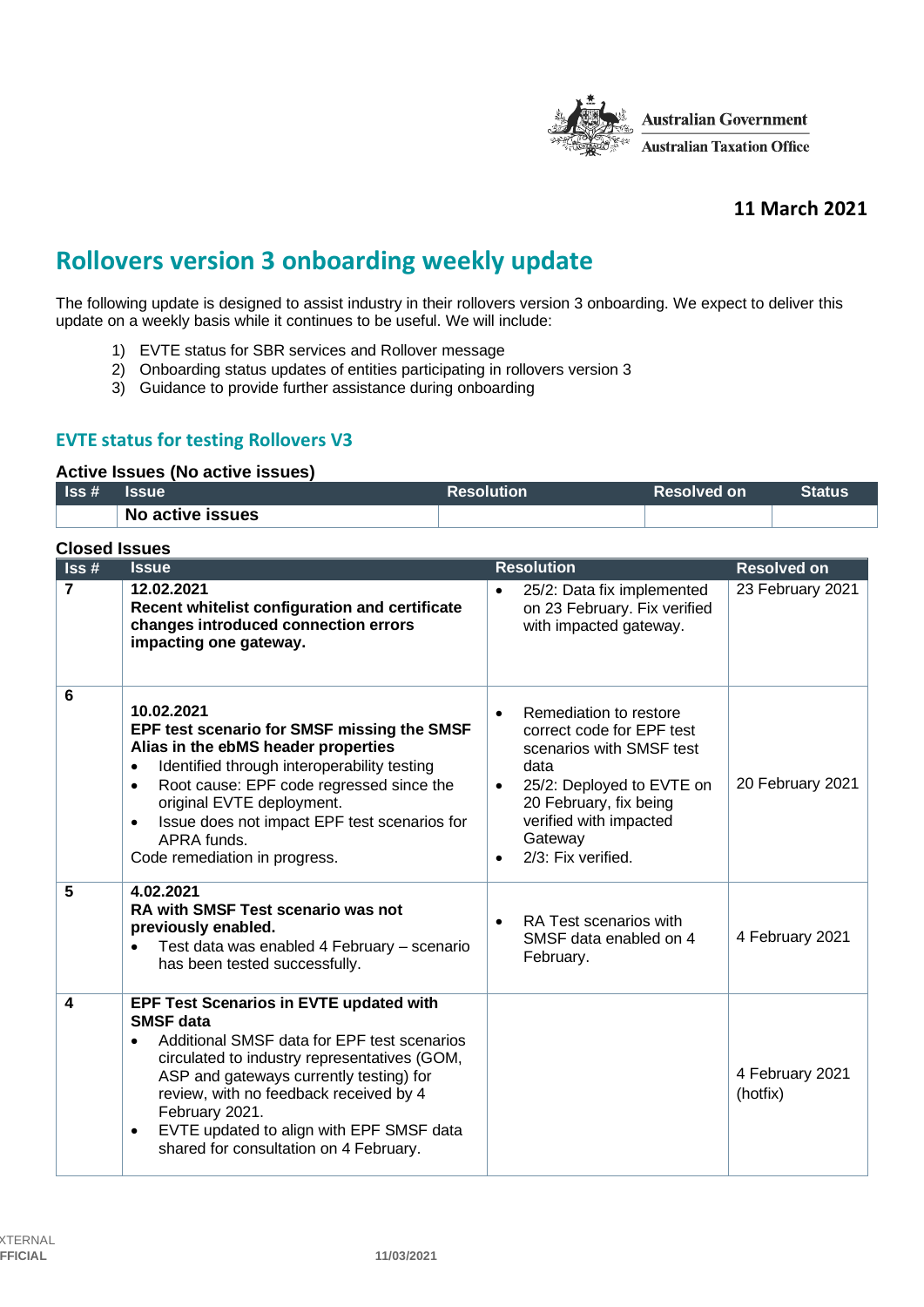| 3            | 29.01.2021<br>[Defect] EVTE Test Harness unavailable on 20<br>Jan 2021 preventing testing of RA<br>Caused by internal environment issue<br>impacting outbound messages.<br>Resolved by the end of the day on 29 Jan<br>٠<br>2021.                                                              | Resolved by the end of the<br>day.                              | 29 January 2021             |
|--------------|------------------------------------------------------------------------------------------------------------------------------------------------------------------------------------------------------------------------------------------------------------------------------------------------|-----------------------------------------------------------------|-----------------------------|
| $\mathbf{2}$ | 15.01.2021<br>[Defect] EPF ContextID greater than 40<br>characters issue<br>Identified through interoperability testing.<br>Scenario has been tested successfully with an<br>$\bullet$<br>EPF for an APRA fund.                                                                                | EPF ContextID reduced to a<br>value less than 40<br>characters. | 2 February 2021<br>(hotfix) |
| 1            | 15.12.2021<br>[Defect] RA and RAS sample payloads<br>contained 8 digit TFNs instead of 9 digit TFNs<br>Identified through early review of RA test files<br>٠<br>provided.<br>Shared with ATO on 15 Dec 2021<br>$\bullet$<br>RA and RAS data change release on 4th Jan<br>$\bullet$<br>to EVTE. | RA and RAS test scenarios<br>updated with 9- digit TFNs.        | 4 January 2021<br>(hotfix)  |

# **EVTE status by test scenario grouping**

|                 | <b>Test scenario group</b>                             | <b>Status</b>            |
|-----------------|--------------------------------------------------------|--------------------------|
| 1               | ATO initiated USM Rollover Request                     | <b>Available to test</b> |
| $\overline{2}$  | Gateway respond to Test 1 with USMOR                   | <b>Available to test</b> |
| 3               | Gateway initiate USM Rollover Request                  | <b>Available to test</b> |
| 4               | ATO respond to Test 3 with USMOR (automatic)           | <b>Available to test</b> |
| 5               | ATO initiate EPF for APRA (no gateway response)        | <b>Available to test</b> |
| 6               | ATO initiate EPF for SMSF (no gateway response)        | <b>Available to test</b> |
| $\overline{7}$  | ATO initiate S20c Request                              | <b>Available to test</b> |
| 8               | Gateway respond to Test 6 with S20c Error Response     | <b>Available to test</b> |
| 9               | ATO initiate RA Request                                | <b>Available to test</b> |
| 10 <sup>°</sup> | Gateway respond to Test 8 with RAER                    | <b>Available to test</b> |
| 11              | Gateway initiate RAS Request                           | <b>Available to test</b> |
| 12              | ATO respond to Test 10 with RASOR (automatic)          | <b>Available to test</b> |
| 13              | ATO initiate RA Request for SMSF                       | <b>Available to test</b> |
| 14              | Gateway respond to Test 8 with RAER for SMSF           | <b>Available to test</b> |
| 15              | Gateway initiate RAS Request for SMSF                  | <b>Available to test</b> |
| 16              | ATO respond to Test 10 with RASOR (automatic) for SMSF | <b>Available to test</b> |